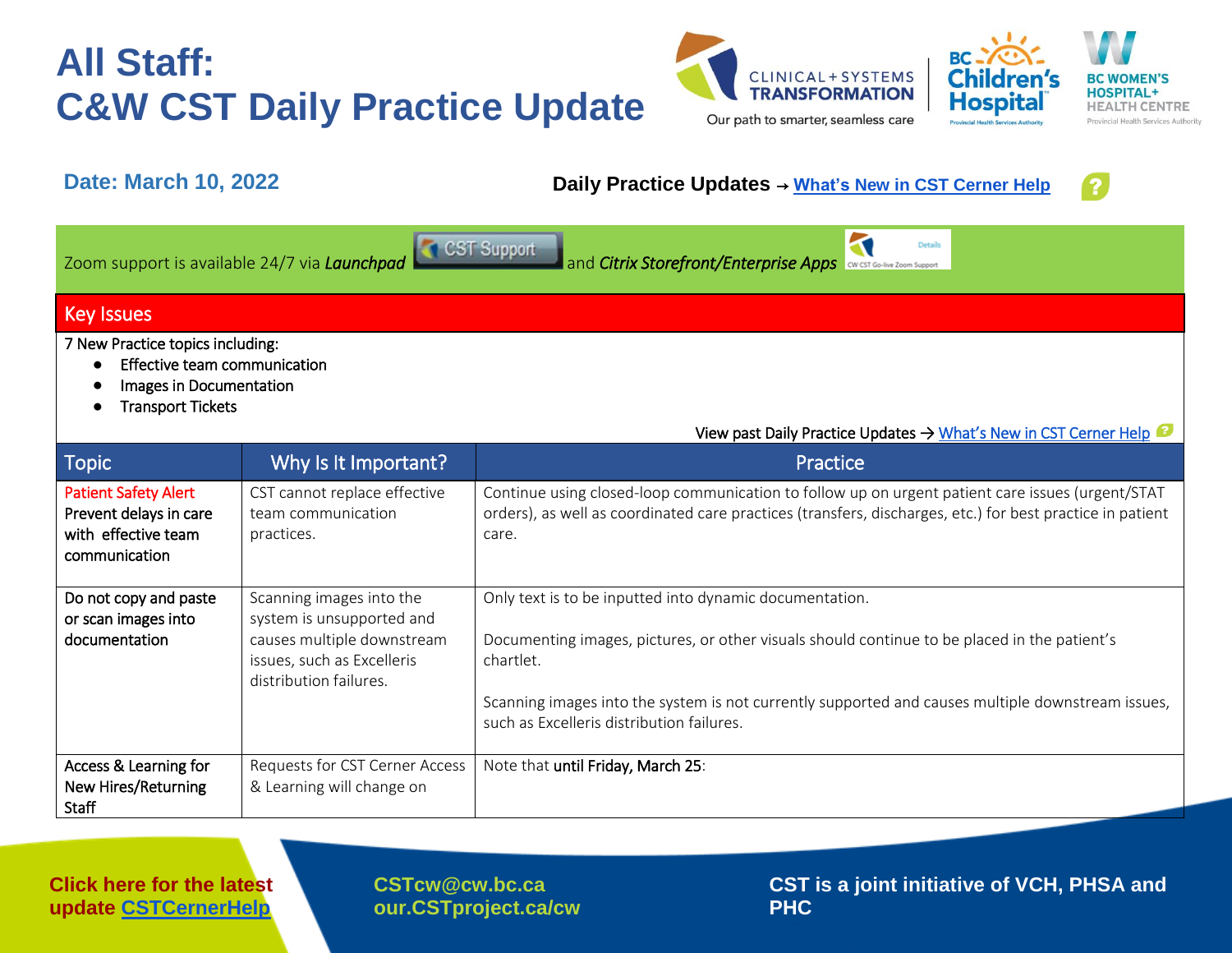



|                          | March 26 <sup>th</sup> as we shift to<br>sustainment learning                                    | The CST Learning team will continue to offer a variety of training modalities for C&W staff<br>members and providers who have an immediate need for further training, or who need to<br>complete additional training to get access to the system (e.g. missed a scheduled session).<br>All drop-in learners will need to check in at the CST Hub after 08:00 to be reviewed for<br>outstanding training requirements. CST Hub is located in Room 1H15.<br>For more information, see Transformation Central                                                                                                                                                                                                                                                                                                                                       |
|--------------------------|--------------------------------------------------------------------------------------------------|--------------------------------------------------------------------------------------------------------------------------------------------------------------------------------------------------------------------------------------------------------------------------------------------------------------------------------------------------------------------------------------------------------------------------------------------------------------------------------------------------------------------------------------------------------------------------------------------------------------------------------------------------------------------------------------------------------------------------------------------------------------------------------------------------------------------------------------------------|
|                          |                                                                                                  | After March 26 <sup>th</sup> , for CST Cerner access for new users:<br>Use this form to request access CST Cerner Access Request form, located on POD:<br>https://pod.phsa.ca/workplace-resources/computers/CST-cerner-training-access<br>Once all fields are completed, the IMITs Sustainment team will enroll them into training.<br>These staff will not have access to the system until training (and the request) is completed.<br>How do I obtain access to CST Cerner?<br>• If you are at one of the PHSA sites currently using CST Cerner, submit a<br><b>CST CERNER ACCESS REQUEST FORM</b><br>The form must be submitted by the manager/delegate for all staff, providers, visiting<br>residents, fellows, and post-grad trainees.<br>Please account for at least 5 business days for training completion and access to be<br>granted. |
| Use of Transport Tickets | Providing patient specific<br>information during patient<br>transport supports patient<br>safety | While thorough review for CW continues, interim guidance on the use of transport ticket is the<br>following:<br>Transport tickets are to be used:<br>at all times when patients are transported with the porter alone, including Medical<br>Imaging, Lab, etc. (e.g. no nurse/health care provider accompanying the transport)<br>and<br>when patients are transported by a nurse/ health care provider who is not the<br>patient's primary nurse/ health care provider.<br>If the primary nurse is accompanying the patient transport, they can use the transport ticket<br>at their discretion.                                                                                                                                                                                                                                                |

**Click here for the latest update [CSTCernerHelp](http://cstcernerhelp.healthcarebc.ca/#t=Whats_New%2FWhat_s_New.htm&rhsearch=favourites%20printer&rhsyns=%20)**

**[CSTcw@cw.bc.ca](mailto:CSTcw@cw.bc.ca)  our.CSTproject.ca/cw** **CST is a joint initiative of VCH, PHSA and PHC**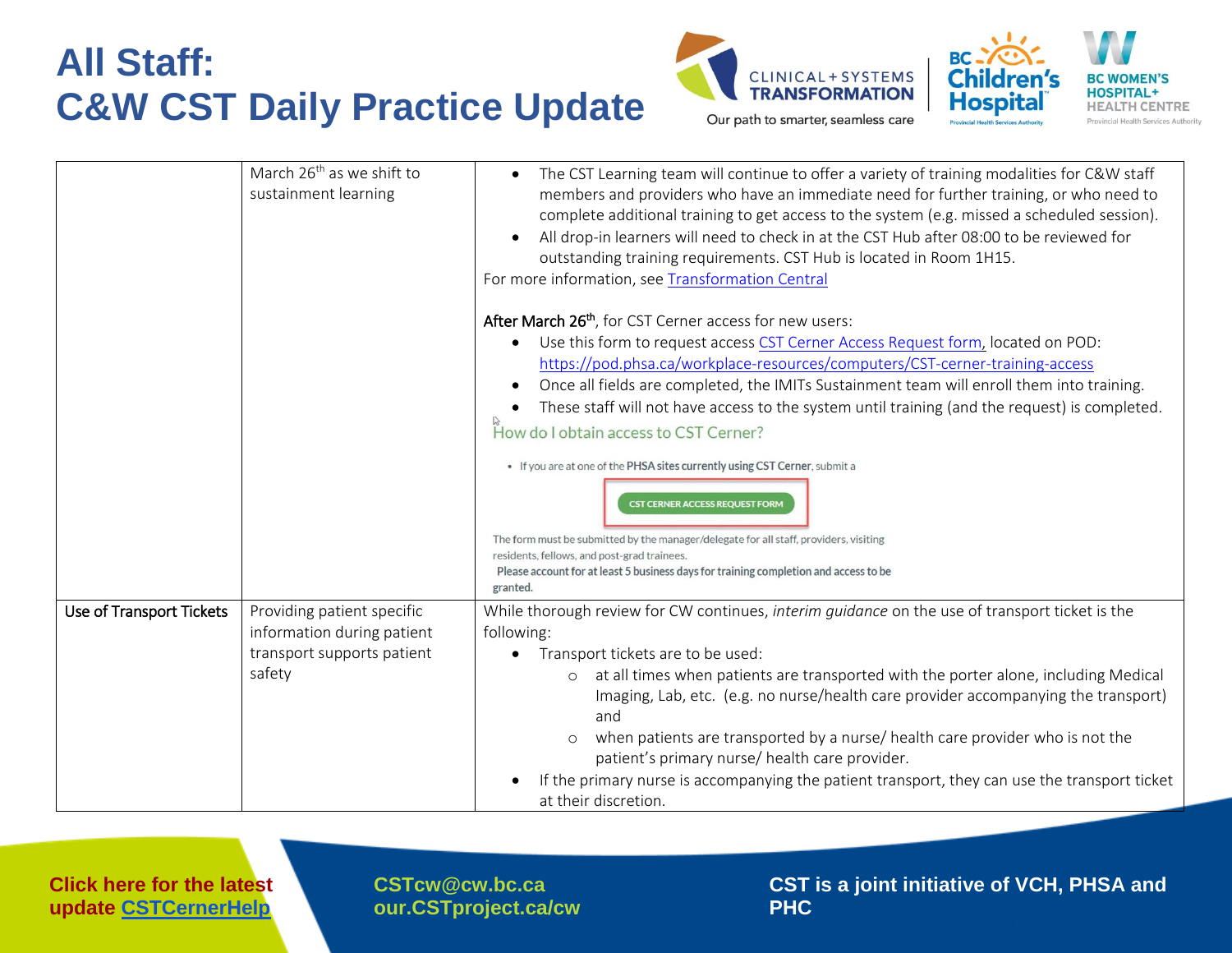



|                                                    |                                                                                 | Place Transport Ticket in chartlet, when applicable.<br>$\bullet$                                                                                                                                                                                |                                                                                                                                                               |                                                                                                                                                                                                                                  |  |  |
|----------------------------------------------------|---------------------------------------------------------------------------------|--------------------------------------------------------------------------------------------------------------------------------------------------------------------------------------------------------------------------------------------------|---------------------------------------------------------------------------------------------------------------------------------------------------------------|----------------------------------------------------------------------------------------------------------------------------------------------------------------------------------------------------------------------------------|--|--|
|                                                    |                                                                                 | Porters are responsible to take transport ticket from sending area and provide to receiving area. To<br>maintain patient confidentiality, receiving area staff to return Transport Ticket within chartlet or<br>please dispose of appropriately. |                                                                                                                                                               |                                                                                                                                                                                                                                  |  |  |
| <b>Changing Blood</b><br><b>Collection Details</b> | To ensure safest patient care<br>regarding lab collection,                      | <b>Current Order</b><br>Detail                                                                                                                                                                                                                   | <b>Desired Order</b><br>Detail                                                                                                                                | <b>Steps and Rationale</b>                                                                                                                                                                                                       |  |  |
|                                                    | communicate changes to<br>collection details effectively in<br>a timely manner. | Unit Collect = No<br>(Lab Collect)                                                                                                                                                                                                               | Unit Collect =<br>Yes (Nurse,<br>clinician collect)                                                                                                           | If the collection is noted to be ordered incorrectly in advance of the<br>collection time, the Provider or Nurse needs to cancel/discontinue<br>the incorrect orders and place new orders with the correct<br>collection detail. |  |  |
|                                                    |                                                                                 |                                                                                                                                                                                                                                                  |                                                                                                                                                               | Nurse can view all lab orders in Clinical Collect and can collect<br>specimens that were ordered as Lab collect without re-placing the<br>orders.                                                                                |  |  |
|                                                    |                                                                                 |                                                                                                                                                                                                                                                  |                                                                                                                                                               | Please call the lab to inform them so lab staff are not dispatched.                                                                                                                                                              |  |  |
|                                                    |                                                                                 | Unit Collect =<br>Yes (Nurse,<br>clinician collect)                                                                                                                                                                                              | Unit Collect =<br>No (Lab Collect)                                                                                                                            | The Provider or Nurse needs to cancel/discontinue the incorrect<br>orders and place new orders with the correct detail.<br>Nurse must Cancel/Reorder the "Assign to Lab" function in Clinical                                    |  |  |
|                                                    |                                                                                 |                                                                                                                                                                                                                                                  |                                                                                                                                                               | Collect to make this change as this will NOT notify the Lab to perform<br>the collection.                                                                                                                                        |  |  |
|                                                    |                                                                                 |                                                                                                                                                                                                                                                  |                                                                                                                                                               | If the collection is within the next hour, please cancel and place a<br>new order with "Urgent" priority.                                                                                                                        |  |  |
| <b>ARO Swabbing</b>                                | The disease alert by itself is no<br>longer a reason to                         |                                                                                                                                                                                                                                                  | If a nurse completes the infectious disease screening PowerForm, and there are other risk<br>factors noted, then the appropriate ARO swabs will be triggered. |                                                                                                                                                                                                                                  |  |  |
|                                                    | automatically swab for AROs.                                                    | It is not necessary to swab for a known ARO, but it is still necessary to swab for a different<br>ARO if there are risk factors.                                                                                                                 |                                                                                                                                                               |                                                                                                                                                                                                                                  |  |  |

**Click here for the latest update [CSTCernerHelp](http://cstcernerhelp.healthcarebc.ca/#t=Whats_New%2FWhat_s_New.htm&rhsearch=favourites%20printer&rhsyns=%20)**

**[CSTcw@cw.bc.ca](mailto:CSTcw@cw.bc.ca)  our.CSTproject.ca/cw** **CST is a joint initiative of VCH, PHSA and PHC**